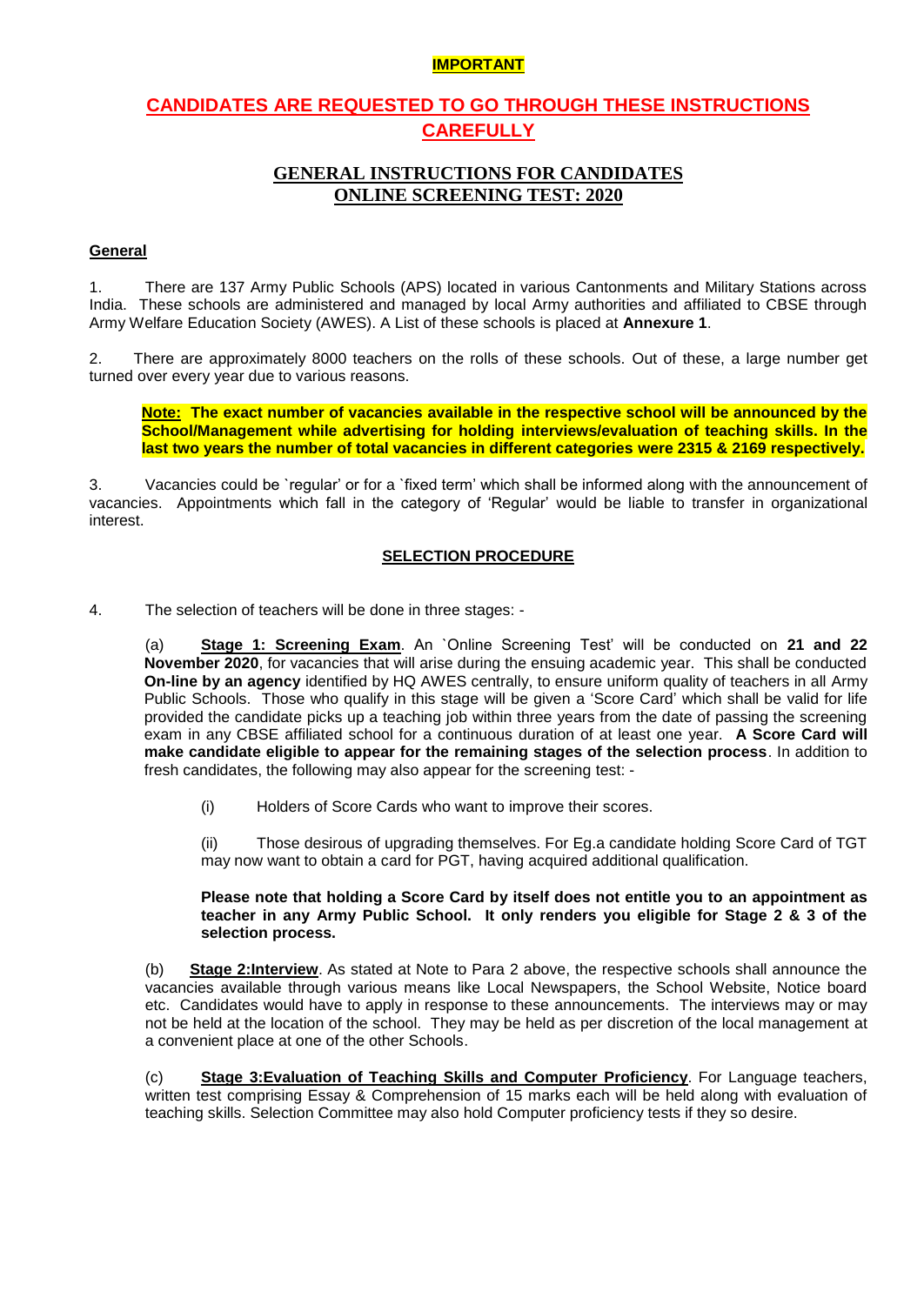#### **Notes:**

**1. Stages 2 & 3 will be held in tandem under the aegis of Board of Administration at HQ Command/School Management.**

**2. Appointments will be made as per CBSE/AWES Rules.**

**3. The interview shall be for a group of Schools (Cluster) and the selected candidates for Regular Category may be appointed in any of the schools in that cluster.**

**4. Authorities conducting the Interviews may carry out additional Screening of candidature if the number of candidates is large and administratively unmanageable.**

#### **Online Screening Test**

5. To qualify for interview and evaluation of teaching skills, the candidates should have passed the Online Screening Test. This has been scheduled on **21 and 22 Nov 2020** at various centres across the country. The general guidelines for candidates are given in the succeeding paragraphs.

6. **Categories of Teachers.** The exam will be held for the posts of **PGT/TGT/PRT** for subjects as per list placed at **Annexure 2**.

**Please ensure that you meet the educational and age criteria before you start registering yourself. If you do not, you are liable to be disqualified without refund of exam fees any time during the selection process and even thereafter whenever a discrepancy is noticed.**

7. **Qualifications.** The requisite qualifications are:-

| Ser       | <b>Post</b> | <b>Minimum Qualifications</b>                    |         |                                   |         |  |
|-----------|-------------|--------------------------------------------------|---------|-----------------------------------|---------|--|
| <b>No</b> |             | <b>Education</b>                                 | % Marks | Professional                      | % Marks |  |
|           | <b>PGT</b>  | Post Graduation in the   50<br>subject concerned |         | B. Ed                             | 50      |  |
| 2.        | TGT         | Graduation with the<br>subject concerned         | $50^*$  | B. Ed                             | 50      |  |
| 3.        | <b>PRT</b>  | Graduation                                       | 50      | B.Ed/<br>Two<br>Diploma in EleEdn | 50      |  |

(a) Educational/Professional Qualification:-

**\*A Post-Graduate with less than 50% marks in Graduation, but more than 50% marks in Post-Graduation with the subject applied for shall also be eligible.** 

**Note** : Detailed List of minimum qualifications for Teachers in Army Public Schools is at **Annexure 3**.

(b) Age - As on 01 April 2021:-

| <b>Fresh Candidates</b>      | <b>Contract Contract</b> | Below 40 years (In the case of Delhi schools      |
|------------------------------|--------------------------|---------------------------------------------------|
| (Less than 5 yrs Experience) |                          | the candidate should be in the age bracket as per |
|                              |                          | DSEA&R)                                           |

(ii) **Experienced Candidates** : Below 57 years (In the case of Delhi as per DSEA&R) (Those with more than 5 years teaching experience in the last10 years)

(c) **CTET/TET** is not mandatory for appearing in the Online Screening Test. However CTET/TET conducted by Centre/State government is mandatory for appointment as TGTs/PRTs. Those not qualified in CTET/TET but found fit in all other respects may be considered for appointment on vacancies which may be adhoc in nature till attainment of qualification.

8. The Screening Test for 2020 will be conducted as under:-

(a) **Date. 21–22 November 2020 as per schedule to be decided depending on the number of candidates who register for the exam.**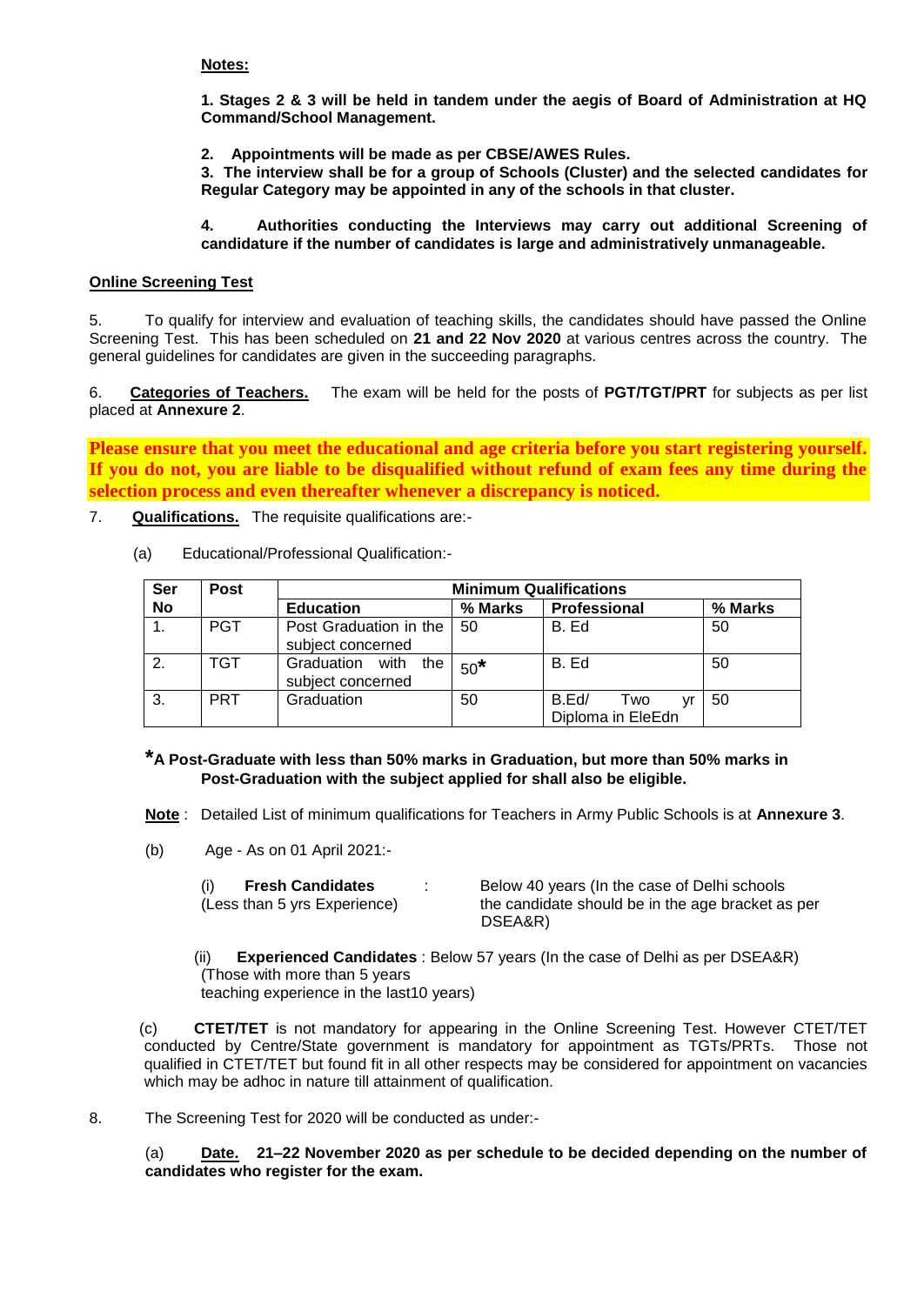(b) **Method**. Test will be conducted ON-LINE in the MCQ format.For details see table below.

| <b>Post</b>        | Paper  | <b>Contents</b>                                                                                                                              | Max          | <b>Duration</b> |                                                                                                                                                                                                                                                                   |
|--------------------|--------|----------------------------------------------------------------------------------------------------------------------------------------------|--------------|-----------------|-------------------------------------------------------------------------------------------------------------------------------------------------------------------------------------------------------------------------------------------------------------------|
|                    |        |                                                                                                                                              | <b>Marks</b> | of Exam         |                                                                                                                                                                                                                                                                   |
| PGT/<br><b>TGT</b> | Part A | General awareness, Mental<br>English<br>Ability,<br>Comprehension,<br>Educational Concepts and<br>Methodology,<br>Inclusive<br>education, IT | 90           | 180<br>Mins     | For TGT papers of Science<br>& Social Science subjects,<br>there will be a portion of<br>questions<br>pertaining<br>to<br>parallel subjects. For Eg,                                                                                                              |
|                    | Part B | Specific to subject                                                                                                                          | 90           |                 | TGT Physics paper will have<br>10 questions each of<br>Chemistry and<br>Biology.<br>Similarly TGT History paper<br>will have 10 questions each<br>of<br>Geography<br>and<br>Pol.Science and so on.                                                                |
| <b>PRT</b>         | Part A | General awareness, Mental<br>Ability,<br>English<br>Comprehension,<br>Educational Concepts and<br>Methodology,<br>Inclusive<br>education, IT | 90           | 90<br>Mins      | Candidates<br>desirous<br>to<br>appear for vacancies of<br>Hindi or Sanskrit teachers<br>will get a Bilingual Paper. A<br>Small portion of the paper<br>shall however be in English<br>only, as the job assignment<br>would be in an<br>English<br>Medium School. |

**PGT/TGT candidates who fail in Part B but pass Part A may opt totake a score card for PRT subject to meeting other qualifications.**

**Notes** :-

- **1. Scores will be normalized to 100.**
- **2. There will be negative marking.1/4 marks will be deducted for each wrong answer.**

**3. Part A & B will be available together and the candidates have freedom to answer questions in the order inwhich they prefer.**

**4. To qualify, the candidate must score minimum 50 % marks in each part**.

#### (c) **Exam Fee. Rs 500/- (Non-Refundable).**

9. **Registration**. Candidates are expected to register ON-LINE for the screening exam by logging onto the Registration Portal [http://aps-csb.in](http://aps-csb.in/) . The registration portal will be open from **01 Oct 2020 to 20 Oct 2020**. Candidates can register from **10 AM on 01 Oct 2020 to 5 PM on 20 Oct 2020**. Thereafter the portal will be closed for registration. The procedure to be followed will be as under:-

(a) Fill up the personal information or the application form.

(b) The system will then ask the candidates to pay the exam fee ON-LINE. Payment options are Debit/Credit Cards/ Net banking. A payment gateway has been integrated with the web-site for the purpose and candidates will be guided through the payment process.

- (c) After payment of fee, the candidates will be asked by the system to attached following documents :-
	- (i) Photographs and signatures
	- (ii) Proof of date of birth
	- (iii) Certificates of academic qualifications.

(d) Once registration is completed, the candidates will get a confirmation that registration is successful. Candidates will also be informed through e-mail and SMS regarding the same.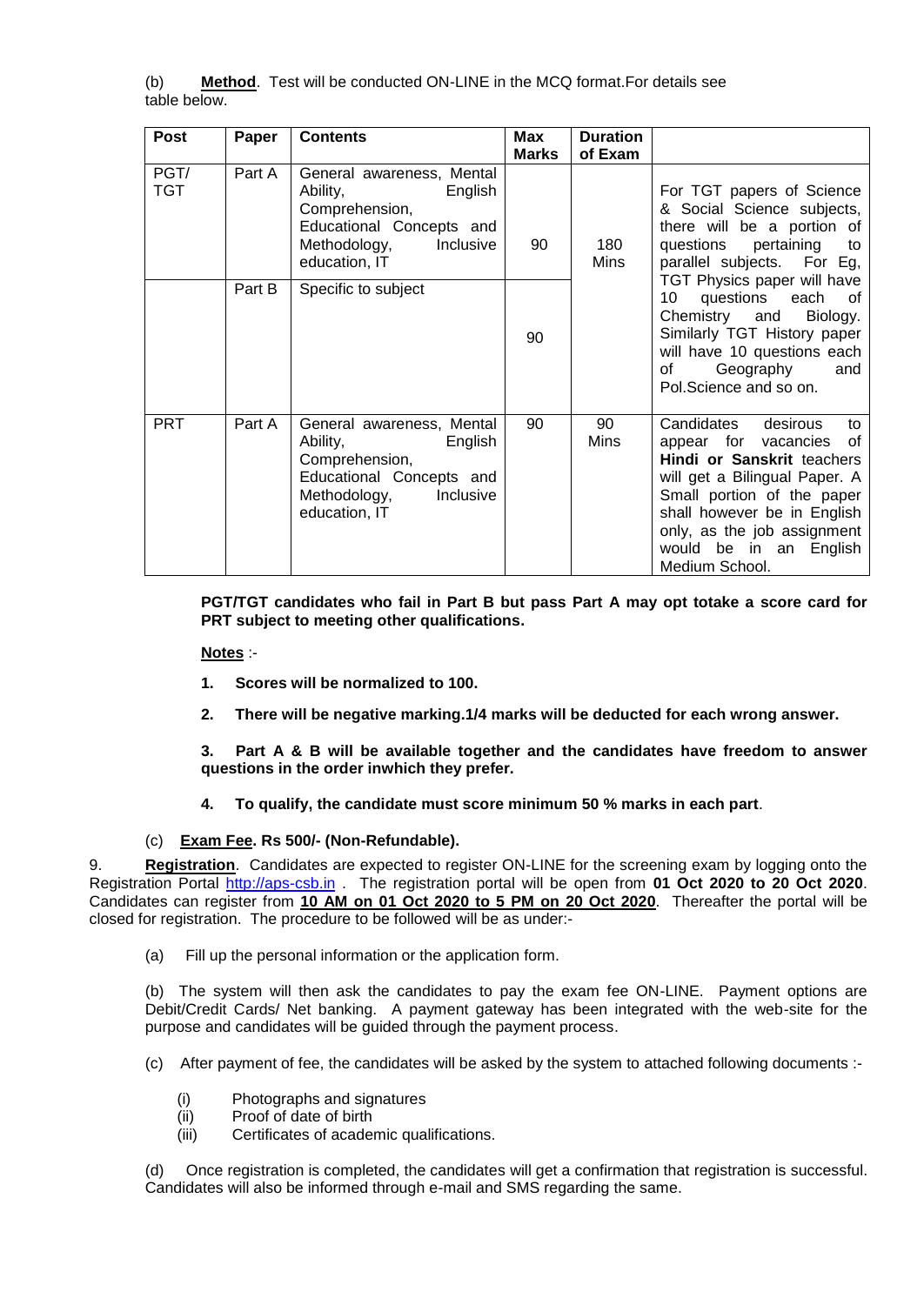(e) A `Help Line' will be available to the candidates to seek any assistance, till the conduct of the exam. The helpline tab will be available on the portal [http://aps-csb.in](http://aps-csb.in/)

(f) Candidates would be able to take mock-tests ON-LINE to familiarize them with the exam procedure. A link for this will be available on the Registration Portal with effect from **04 Nov 2020 to 13 Nov 2020**.

10. **Exam Centres**. A list of Exam Centres will be available on the Registration Portal. A tentative List is also placed at **Annexure 4**. The candidates are required to fill in three choices in order of preference. Effort shall bemade to allot one of the three choices. If none of the choice is available, the application fees shall be refunded.

#### **Note**: **There may be some changes in the list of exam centres due to administrative reasons. However, no change will be made after issue of Admit Cards.**

11. **Admit Cards**. Admit Cards will be available ON-LINE. Candidates may download and print the same. The same should be produced for gaining entry to the Exam Centre. The cards will also have COVID related Safety instructions. All Candidates are expected to abide by the same. **Candidates are advised to read the instructions appended to the Admit Cards carefully.**

12. **Exam Results**. Will be put up on the same portal. **No review of results shall be allowable**. The results shall be available on the website for 30 days after declaration of results. Once the results are removed from the portal, individual Score cards/ results can be obtained on a special request and on payment of a specific administrative charge.

13. **Score Card**. The Score Cards of successful candidates will be available on the Registration Portal after the exam which the candidates may download and laminate. The card will be valid for life **provided the candidate takes up teaching position in any CBSE recognized school (for a period of at least one year) within 3 years of issue of Score Card.**

#### 14. **Timelines**

| (a) | Registration                               | $-$ 01 Oct 2020 to 20 Oct 2020.                           |  |
|-----|--------------------------------------------|-----------------------------------------------------------|--|
|     | (b) Availability of<br>Admit cards on-line | - 04 Nov2020 (Tentative will be informed after uploading) |  |
| (c) | Exam                                       | - 21 & 22 November 2020.                                  |  |
| (d) | <b>Publication of Results</b>              | $-$ 02 Dec 2020 (Tentative).                              |  |

15. **Sample Question Papers.** Sample question papers of previous year shall be available for a fee. Desirous candidates have to demand by logging onto to the appropriate link on the Registration Portal [http://aps-csb.in](http://aps-csb.in/) and making payment on-line. Once you have made payment successfully, you need to login after 24 hours and your paper(s) will be available for download. Costs of the papers are as under:-

 $(a)$  Part A - Rs 50/-

(b) Part B - Rs 50/-(specific subject)

#### **Notes:**

**1. There is a change in the Pattern of Papers for TGT Science and Social Science. For details refer table at Para 8 above. In earlier instances, Questions of parallel subjects were not included.** 

**2. Question papers for newly introduced subjects would not be available.**

**3. No hard copies of sample papers will be sent. Only on-line payments through Registration Portal will be accepted. Please do not send cheques/drafts/postal orders/money orders.**

**4. Candidates desirous to appear for vacancies of Hindi or Sanskrit teachers will get a Partly Bilingual Paper. A Small portion of the paper shall be in English as the job assignment would be in an English Medium School. Since bilingual papers are a recent introduction, old Question papers of Part A may be available in English only.**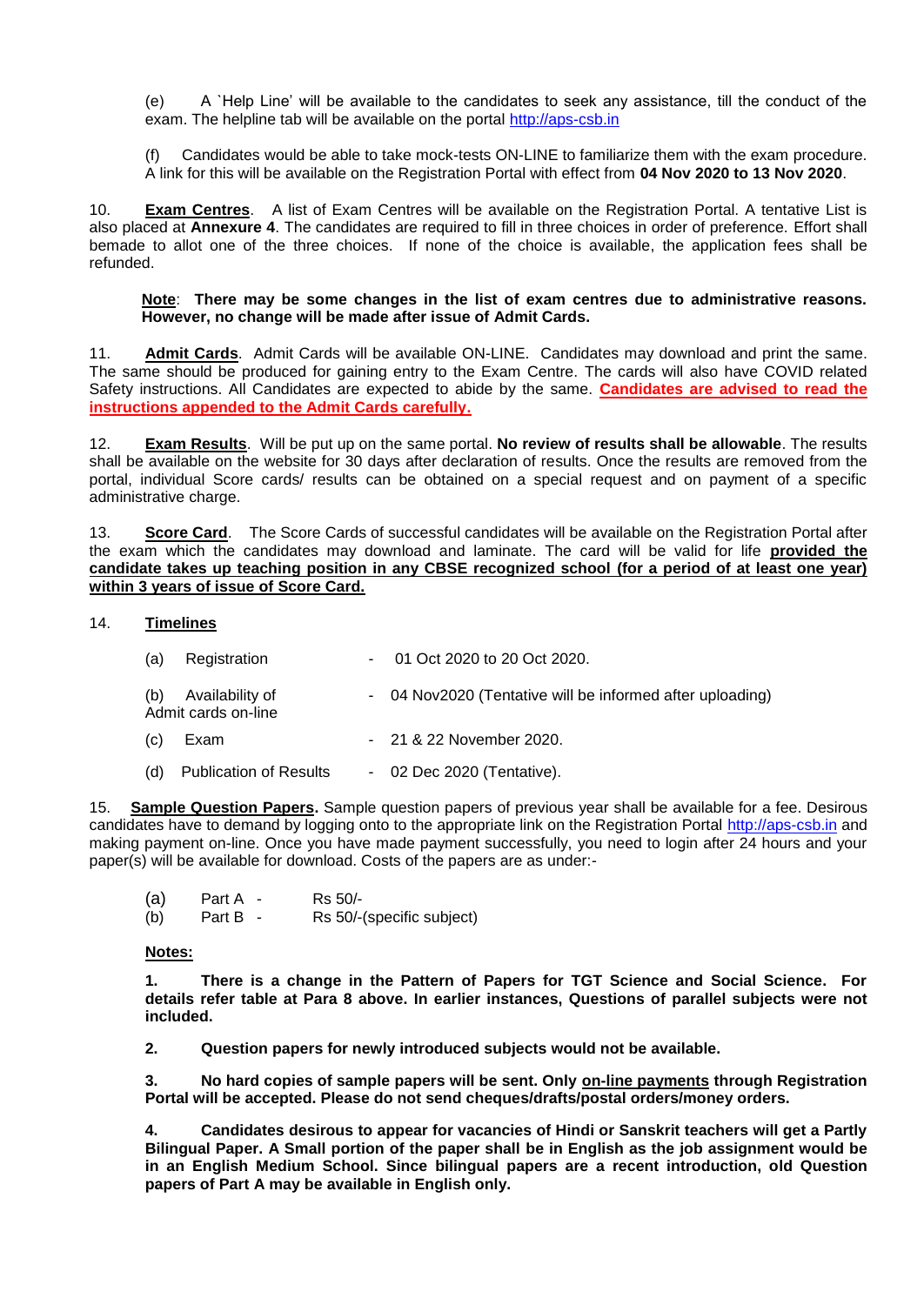16. Once the candidate is possession of CSB card on successful clearing of the on-line examination, the candidate would need to look for vacancy announcements by the Army Public School of their choice/neighborhood. For this, they may contact the school/check the website of the schools concerned or look for advertisement on the newspapers. Stage 2 and 3 of selection shall be conducted by the respective schools/their controlling management at different time usually between **Dec – Mar.** Application form for the same shall be available on school websites accordingly.

17. **Conduct of the Online Screening Test under COVID 19 Conditions**. The Online Screening Test shall be conducted by an Agency hired for the purpose by AWES. They shall follow all protocols for conduct of such tests. These would involve social distancing and various safety protocols for entering the exam centre. Detailed instructions on Safety precautions and the protocol to be followed by the candidates would be provided along with the Admit cards. Candidates are expected to follow these for their own safety as well as of other candidates. Inconvenience caused due to some of these considerations would have to be accepted.

18. **Refunds**. Payments made would be utilized for administrative costs for conduct of the examination. There would be no refunds for inability to appear in the examination due to any reason.

**HQ AWES conducts the Screening Examination on behalf of the Boards of Administration at Regional Command Headquarters. Selection and appointment will be done by the Board of Administration/School Administration and Management Committee. Grievances in selection procedure if any should be addressed to Chairman Board of Administration, HQ Concerned Command.**

**.**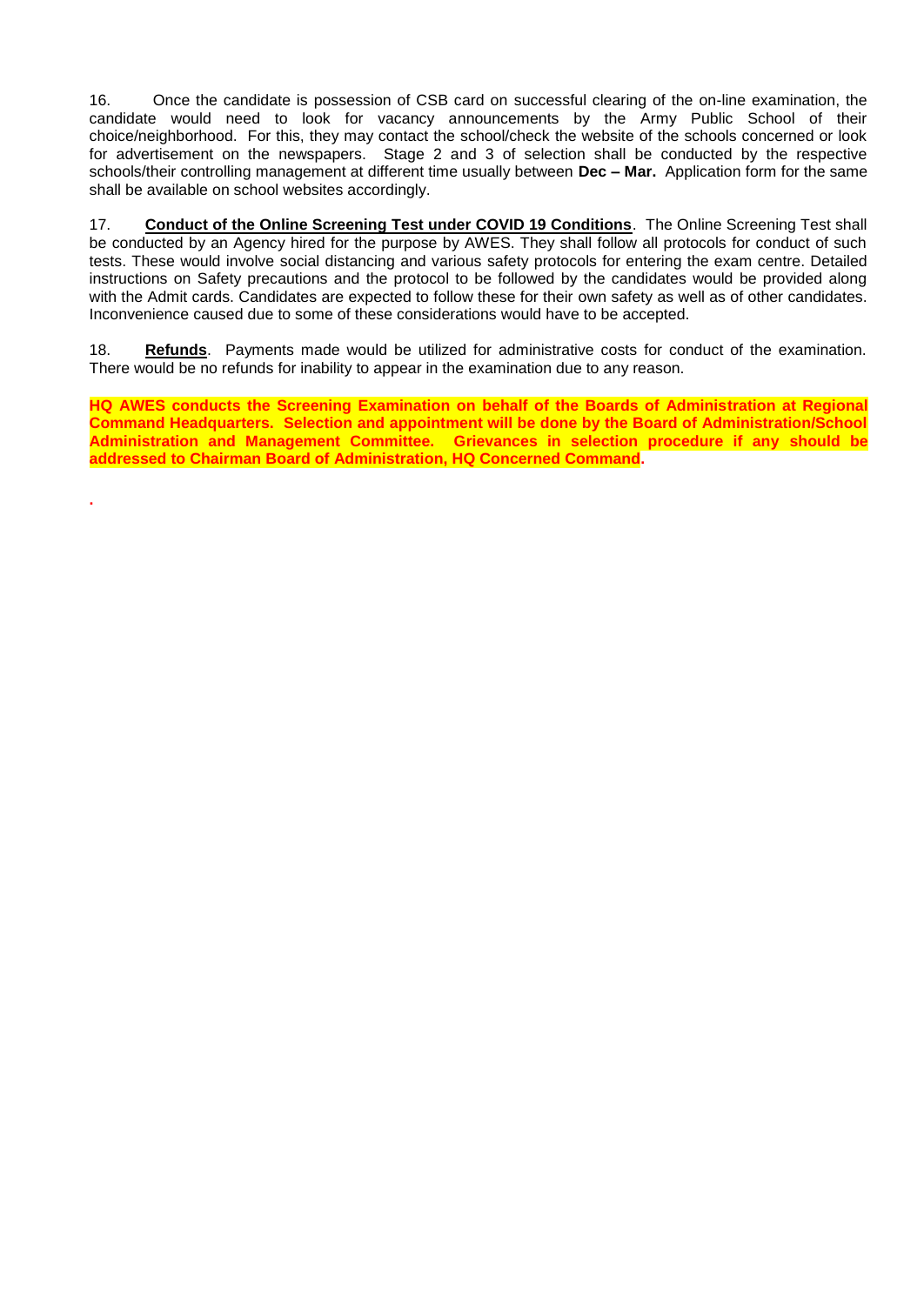### **LIST OF ARMY PUBLIC SCHOOLS**

### **Annexure 1**

| S.No           | <b>School Name</b>      | S.No | <b>School Name</b>       |     | S.No   School Name<br>S.No |     | <b>School Name</b>  |
|----------------|-------------------------|------|--------------------------|-----|----------------------------|-----|---------------------|
| $\mathbf{1}$   | <b>APS Pune</b>         | 44   | APS Sukna                | 87  | APS Lucknow (SP)           | 130 | <b>APS Faridkot</b> |
| $\overline{2}$ | <b>APS Kirkee</b>       | 45   | <b>APS Gangtok</b>       | 88  | 131<br>APS Lucknow (NR)    |     | APS Abohar          |
| $\mathbf{3}$   | APS Dighi               | 46   | <b>APS Darjeeling</b>    | 89  | APS Lucnow (LSB)           | 132 | APS Ganganagar      |
| $\overline{4}$ | APS Dehu Road           | 47   | <b>APS Kalimpong</b>     | 90  | <b>APS Faizabad</b>        | 133 | <b>APS Lalgarh</b>  |
| $\sqrt{5}$     | <b>APS Khadakswala</b>  | 48   | <b>APS Tezpur</b>        | 91  | <b>APS Kunraghat</b>       | 134 | <b>APS Hisar</b>    |
| 6              | APS Devlali             | 49   | <b>APS Tenga Valley</b>  | 92  | APS Agra                   | 135 | <b>APS Kanpur</b>   |
| $\overline{7}$ | APS Mumbai              | 50   | APS Missamari            | 93  | <b>APS Bareilly</b>        | 136 | APS Ranchi          |
| 8              | APS Ahmednagar          | 51   | APS Rangapahar           | 94  | APS Pithoragarh (BCJ)      | 137 | APS Birchgunj       |
| 9              | <b>APS Kamptee</b>      | 52   | APS Agartala             | 95  | APS Pithoragarh            |     |                     |
| 10             | APS Jaisalmer           | 53   | <b>APS Dinjan</b>        | 96  | <b>APS Ranikhet</b>        |     |                     |
| 11             | APS Jodhpur             | 54   | <b>APS Chandimandir</b>  | 97  | APS Almora                 |     |                     |
| 12             | <b>APS Nasirabad</b>    | 55   | APS Dagshai              | 98  | <b>APS Hempur</b>          |     |                     |
| 13             | APS Ahmedabad           | 56   | <b>APS Ambala</b>        | 99  | <b>APS Fatehgarh</b>       |     |                     |
| 14             | APS Dharandghara        | 57   | <b>APS Patiala</b>       | 100 | APS Jabalpur No 1          |     |                     |
| 15             | APS Bhuj                | 58   | APS Sangrur              | 101 | APS Jabalpur No 2          |     |                     |
| 16             | <b>APS Bhopal</b>       | 59   | <b>APS Nahan</b>         | 102 | <b>APS Mhow</b>            |     |                     |
| 17             | <b>APS Gwalior</b>      | 60   | APS (CT) Dehradun        | 103 | APS Danapur                |     |                     |
| 18             | APS Babina              | 61   | <b>APS Birpur</b>        | 104 | APS Ramgarh                |     |                     |
| 19             | APS Saugor              | 62   | APS Jalandhar            | 105 | APS Gaya                   |     |                     |
| 20             | APS Jhansi              | 63   | <b>APS Kapurthala</b>    | 106 | APS Allahabad              |     |                     |
| 21             | <b>APS Telbehat</b>     | 64   | APS Ferozpur             | 107 | APS Old Cantt Allahabad    |     |                     |
| 22             | APS S, Bad (RKP)        | 65   | <b>APS Amritsar</b>      | 108 | APS Varanasi               |     |                     |
| 23             | APS S, Bad (Bolarum)    | 66   | <b>APS Tibri</b>         | 109 | APS Roorkee No 1           |     |                     |
| 24             | APS Golconda            | 67   | APS Beas                 | 110 | APS Roorkee No 2           |     |                     |
| 25             | APS Bangalore           | 68   | <b>APS MamunCantt</b>    | 111 | <b>APS Lansdowne</b>       |     |                     |
| 26             | APS ASC C& C            | 69   | <b>APS YolCantt</b>      | 112 | <b>APS Meerut</b>          |     |                     |
| 27             | <b>APS PRT Centre</b>   | 70   | APS Unchibassi           | 113 | <b>APS Raiwala</b>         |     |                     |
| 28             | <b>APS Chennai</b>      | 71   | APS Kandrori             | 114 | <b>APS Gopalpur</b>        |     |                     |
| 29             | <b>APS Wellington</b>   | 72   | APS Janglot              | 115 | <b>APS Udhampur</b>        |     |                     |
| 30             | APS Trivandrum          | 73   | <b>APS Madhopur</b>      | 116 | APS Dhar Road              |     |                     |
| 31             | <b>APS Cannanore</b>    | 74   | <b>APS Pathankot</b>     | 117 | APS Leh                    |     |                     |
| 32             | <b>APS Kolkata</b>      | 75   | <b>APS Kaluchak</b>      | 118 | <b>APS Srinagar</b>        |     |                     |
| 33             | APS Barrackpore         | 76   | APS Sunjwan              | 119 | <b>APS Akhnoor</b>         |     |                     |
| 34             | APS Panagarh            | 77   | APS Damana               | 120 | APS RakhMuthi              |     |                     |
| 35             | APS Narangi             | 78   | <b>APS Ratnuchak</b>     | 121 | <b>APS Nagrota</b>         |     |                     |
| 36             | APS Basistha            | 79   | APS BD Bari              | 122 | APS Jaipur                 |     |                     |
| 37             | APS Shillong            | 80   | APS Samba                | 123 | APS Itarana (Alwar)        |     |                     |
| 38             | APS Umroi               | 81   | APS Jammu                | 124 | APS Kota                   |     |                     |
| 39             | <b>APS Happy Valley</b> | 82   | <b>APS Miran Sahib</b>   | 125 | <b>APS Mathura</b>         |     |                     |
| 40             | APS Jorhat              | 83   | <b>APS Delhi Cantt</b>   | 126 | APS Bikaner                |     |                     |
| 41             | APS Binnaguri           | 84   | APS DhaulaKuan           | 127 | <b>APS Suratgarh</b>       |     |                     |
| 42             | APS Bagrakote           | 85   | <b>APS Shankar Vihar</b> | 128 | APS Bhatinda               |     |                     |
| 43             | APS Bengdubi            | 86   | <b>APS NOIDA</b>         | 129 | APS Fazilka                |     |                     |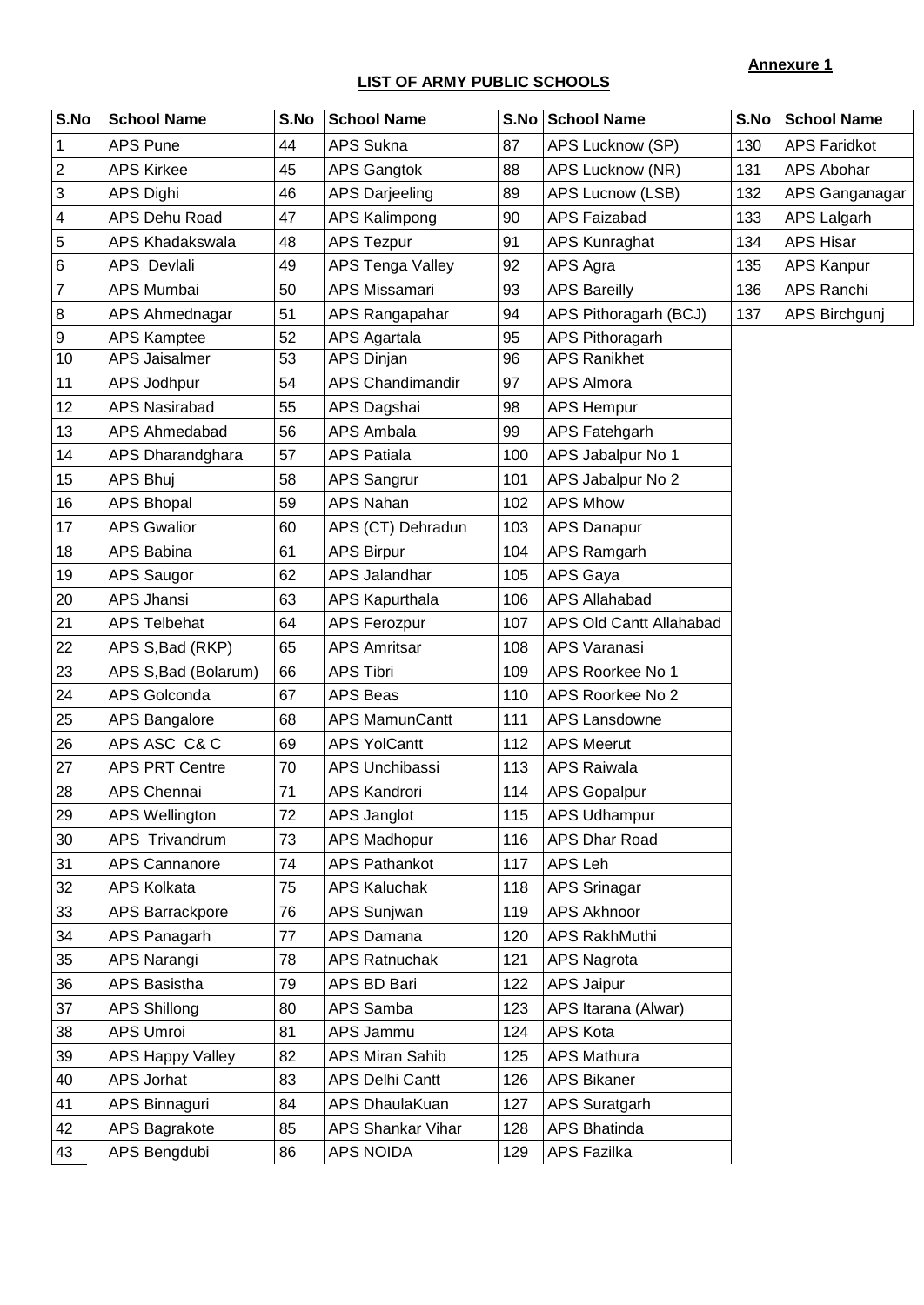# **LIST OF SUBJECTS**

| Ser No | <b>Subject</b>                      | <b>Applicable to</b> |            |  |  |
|--------|-------------------------------------|----------------------|------------|--|--|
|        |                                     | <b>PGT</b>           | <b>TGT</b> |  |  |
| 1.     | English                             | ✓                    | ✓          |  |  |
| 2.     | Hindi                               | ✓                    | ✓          |  |  |
| 3.     | Sanskrit                            |                      | ✓          |  |  |
| 4.     | History                             |                      | ✓          |  |  |
| 5.     | Geography                           |                      | ✓          |  |  |
| 6.     | Economics                           |                      |            |  |  |
| 7.     | <b>Political Science</b>            |                      | ✓          |  |  |
| 8.     | <b>Mathematics</b>                  |                      |            |  |  |
| 9.     | Physics                             |                      |            |  |  |
| 10.    | Chemistry                           |                      |            |  |  |
| 11.    | Biology                             |                      | ✓          |  |  |
| 12.    | Biotechnology                       |                      |            |  |  |
| 13.    | Psychology                          |                      |            |  |  |
| 14.    | Commerce                            |                      |            |  |  |
| 15.    | <b>Computer Science/Informatics</b> |                      | ✓          |  |  |
| 16.    | Home Science                        |                      |            |  |  |
| 17.    | <b>Physical Education</b>           |                      |            |  |  |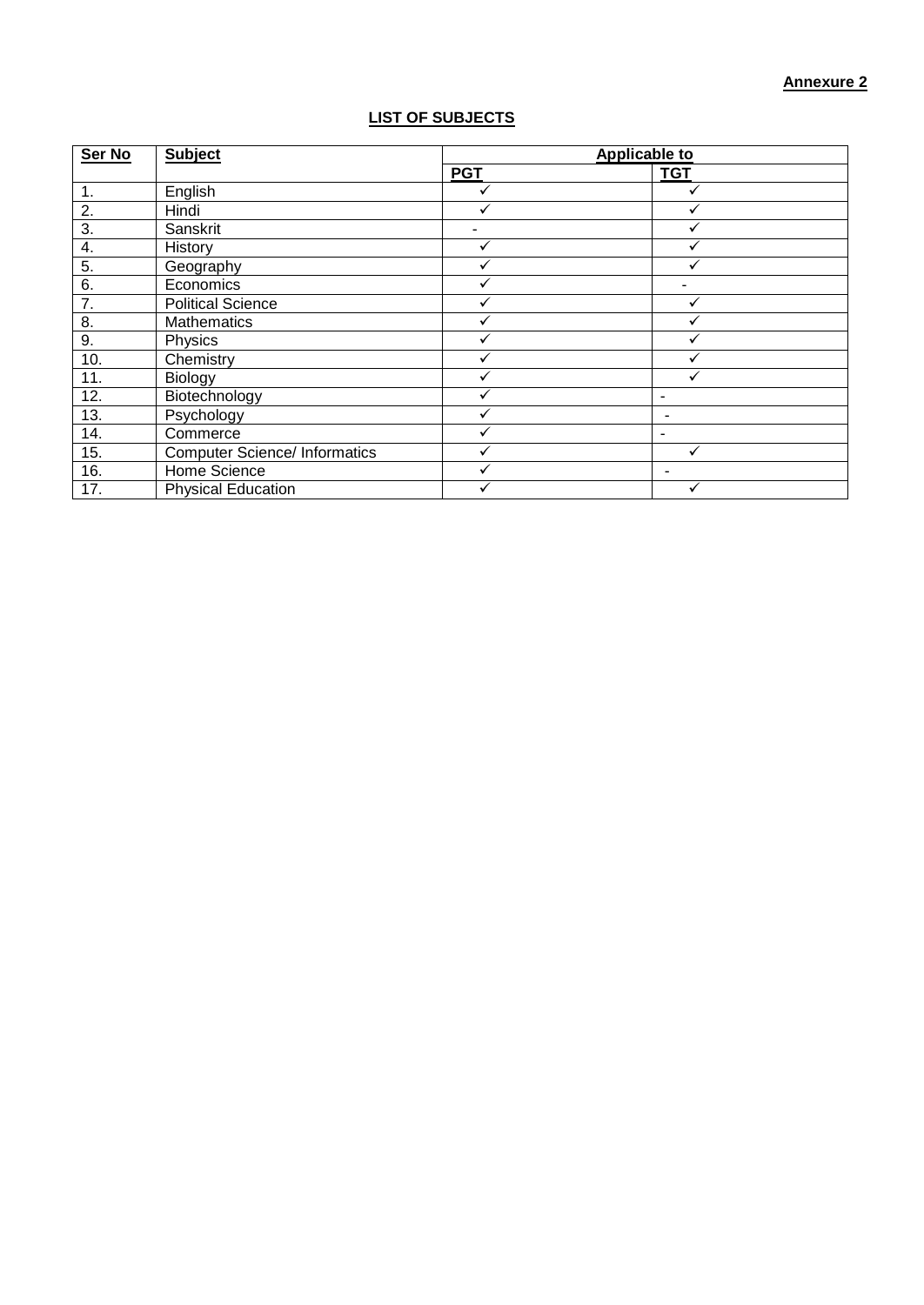# **MINIMUM QUALIFICATIONS FOR TEACHERS IN ARMY PUBLIC SCHOOLS**

| <b>Subject</b>                     | <b>Educational</b>                                                                             |                                                                                                                                                                                                                                                        | Professional |
|------------------------------------|------------------------------------------------------------------------------------------------|--------------------------------------------------------------------------------------------------------------------------------------------------------------------------------------------------------------------------------------------------------|--------------|
|                                    | <b>Primary</b>                                                                                 | <b>Alternative</b>                                                                                                                                                                                                                                     |              |
|                                    | <b>PGT</b>                                                                                     |                                                                                                                                                                                                                                                        |              |
| English                            | Masters Degree in English                                                                      |                                                                                                                                                                                                                                                        | <b>B</b> Ed  |
| Hindi                              | Masters Degree in Hindi                                                                        |                                                                                                                                                                                                                                                        | <b>B</b> Ed  |
| History                            | Masters Degree in History                                                                      |                                                                                                                                                                                                                                                        | <b>B</b> Ed  |
| Geography                          | Masters Degree in Geography                                                                    |                                                                                                                                                                                                                                                        | <b>B</b> Ed  |
| Economics                          | Masters Degree in Economics                                                                    |                                                                                                                                                                                                                                                        | <b>B</b> Ed  |
| Political<br>Science               | Masters Degree in Politics                                                                     | MA in Public<br>Administration/ International<br>relations                                                                                                                                                                                             | <b>B</b> Ed  |
| Maths                              | Masters Degree in Maths                                                                        | PG in Statistics/ Operational<br>Research provided it is<br>preceded by graduation in<br>Maths<br>Or<br>MSc Ed in Maths from RCE,<br><b>NCERT</b>                                                                                                      | <b>B</b> Ed  |
| Physics                            | Masters Degree in Physics                                                                      | MSc Ed in Physics from RCE,<br><b>NCERT</b>                                                                                                                                                                                                            | <b>B</b> Ed  |
| Chemistry                          | Masters Degree in Chemistry or<br><b>Bio-Chemistry</b>                                         | PG in Pharma Chemistry<br>provided it is preceded by<br>graduation in Chemistry<br><b>Or</b><br>MSc Ed in Chemistry from<br>RCE, NCERT                                                                                                                 | <b>B</b> Ed  |
| Biology                            | Masters Degree in Zoology(with<br>Botany)/Botany(with Zoology)                                 | PG in Micro Biology/Molecular<br>Biology/Agricultural<br>Botany/genetics provided it is<br>preceded by graduation in<br>Botany/Zoology<br>Or<br>MSc Ed in Zoology/ Botany<br>from RCE, NCERT                                                           | <b>B</b> Ed  |
| <b>Biotech</b>                     | Masters Degree in Biotechnology /<br>Relevant subjects                                         |                                                                                                                                                                                                                                                        | <b>B</b> Ed  |
| Psychology                         | Masters Degree in Psychology                                                                   |                                                                                                                                                                                                                                                        | <b>B</b> Ed  |
| Commerce                           | Masters Degree in Commerce                                                                     |                                                                                                                                                                                                                                                        | <b>B</b> Ed  |
| Computer<br>Science<br>Informatics | M. Tech in Computer science/IT/<br>Computer Engg/ Electronics/<br>Electronics & Communications | <b>MCA/MSc Computer</b><br>Science/IT<br>Or<br><b>MSC Maths/Physics/ Statistics</b><br>and BSc Computer<br>Science/BCA/ 3yr Diploma in<br><b>Computer Engineering or</b><br>IT/PGDCA recognized by<br><b>AICTE</b><br>0r<br><b>B Level from DOEACC</b> |              |
| Home Science                       | Masters Degree in Home Science                                                                 |                                                                                                                                                                                                                                                        | <b>B</b> Ed  |
| Physical<br>Education              | Masters Degree in Physical<br>Education                                                        |                                                                                                                                                                                                                                                        |              |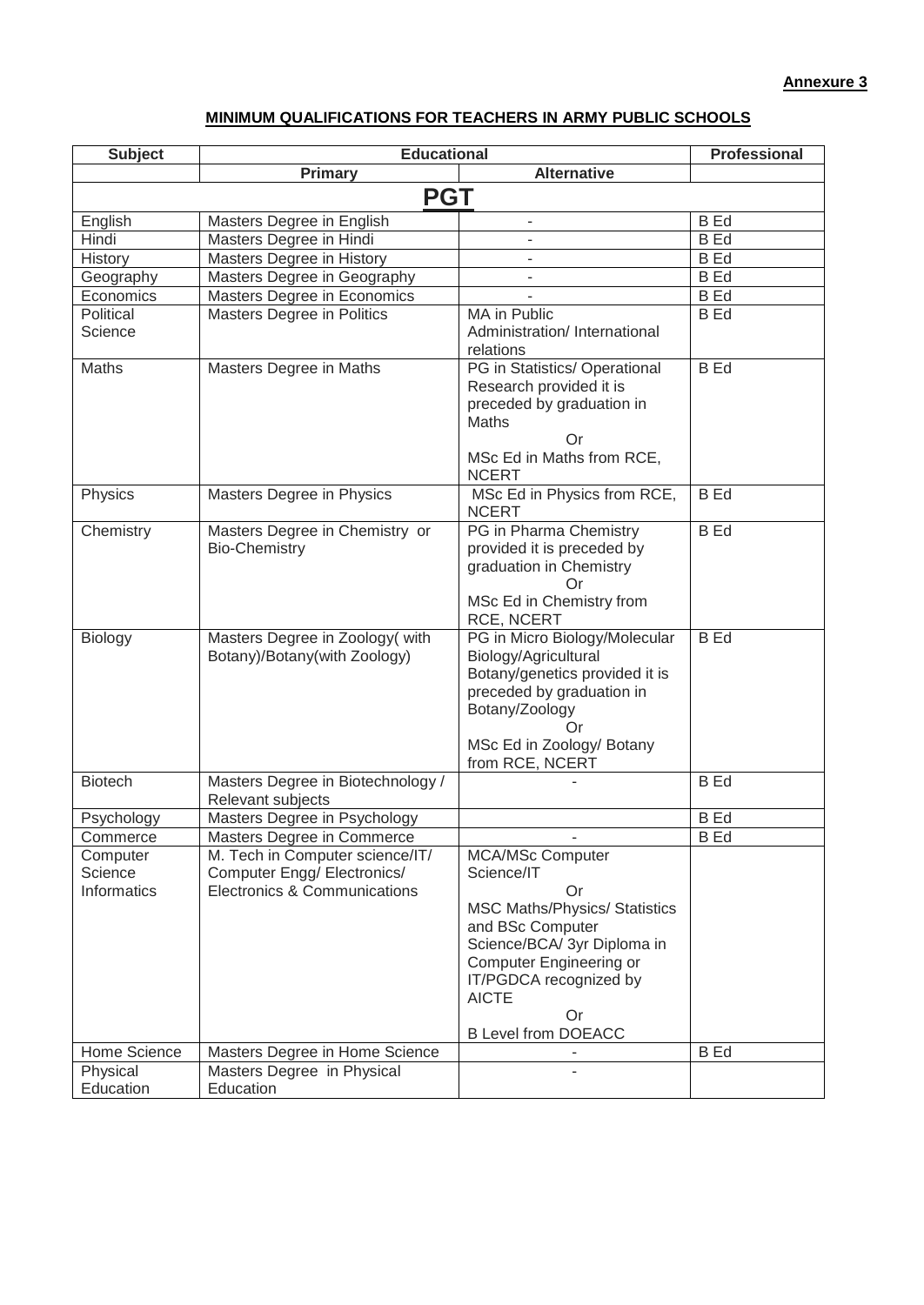| <b>TGT</b>            |                                                                                                                                                                                               |                                                        |                                                                                                                                                                                   |  |  |
|-----------------------|-----------------------------------------------------------------------------------------------------------------------------------------------------------------------------------------------|--------------------------------------------------------|-----------------------------------------------------------------------------------------------------------------------------------------------------------------------------------|--|--|
| English               | Degree in English                                                                                                                                                                             | BA Ed with English from RCE,<br><b>NCERT</b>           | <b>B</b> Ed                                                                                                                                                                       |  |  |
| Hindi                 | Degree in Hindi                                                                                                                                                                               | BA Ed with Hindi from RCE,<br><b>NCERT</b>             | <b>B</b> Ed                                                                                                                                                                       |  |  |
| Sanskrit              | Degree in Sanskrit                                                                                                                                                                            | BA Ed with Sanskrit from RCE,<br><b>NCERT</b>          | <b>B</b> Ed                                                                                                                                                                       |  |  |
| History               | Degree in History                                                                                                                                                                             | BA Ed with History from RCE,<br><b>NCERT</b>           | <b>B</b> Ed                                                                                                                                                                       |  |  |
| Geography             | Degree in Geography                                                                                                                                                                           | BA Ed with Geography from<br>RCE, NCERT                | <b>B</b> Ed                                                                                                                                                                       |  |  |
| Political<br>Science  | Degree in Politics                                                                                                                                                                            | <b>BA Ed with Political Science</b><br>from RCE, NCERT | <b>B</b> Ed                                                                                                                                                                       |  |  |
| Maths                 | Degree in Maths                                                                                                                                                                               | BA Ed with Maths from RCE,<br><b>NCERT</b>             | <b>B</b> Ed                                                                                                                                                                       |  |  |
| Physics               | Degree in Physics                                                                                                                                                                             | BSc Ed from RCE, NCERT                                 | <b>B</b> Ed                                                                                                                                                                       |  |  |
| Chemistry             | Degree in Chemistry                                                                                                                                                                           | BSc Ed from RCE, NCERT                                 | <b>B</b> Ed                                                                                                                                                                       |  |  |
| Biology               | Degree with Botany & Zoology                                                                                                                                                                  | <b>BSc Home Science</b>                                | <b>B</b> Ed                                                                                                                                                                       |  |  |
| Computer              | <b>BCA or Graduation in Computer</b><br>Science or BE/B.Tech (Computer<br>Science/IT) or Graduation in any<br>subject and A level course from<br>DOEACC, Min of Info &Comn<br>Technology, GOI |                                                        |                                                                                                                                                                                   |  |  |
| Physical<br>Education | B.P.Ed Four years Degree Course<br>or Three years Gradation+ One<br>year B.P.Ed Diploma or B.Sc<br>Physical Edn, Health Edn& Sports<br>+ one year B.P.Ed Diploma                              |                                                        |                                                                                                                                                                                   |  |  |
| <b>PRT</b>            |                                                                                                                                                                                               |                                                        |                                                                                                                                                                                   |  |  |
|                       | Graduate                                                                                                                                                                                      | ÷                                                      | 2 Year Diploma<br>D.El.Ed<br><b>or</b><br>*B Ed / four year<br>integrated<br>course of B.Ed<br>in elementary<br>education)                                                        |  |  |
|                       |                                                                                                                                                                                               |                                                        | *For B.Ed(other<br>than in eleedn),<br>candidate would<br>be required to do<br>a Bridge Course<br>of 6 months in<br>Elementary<br>Education within<br>one year of<br>appointment. |  |  |